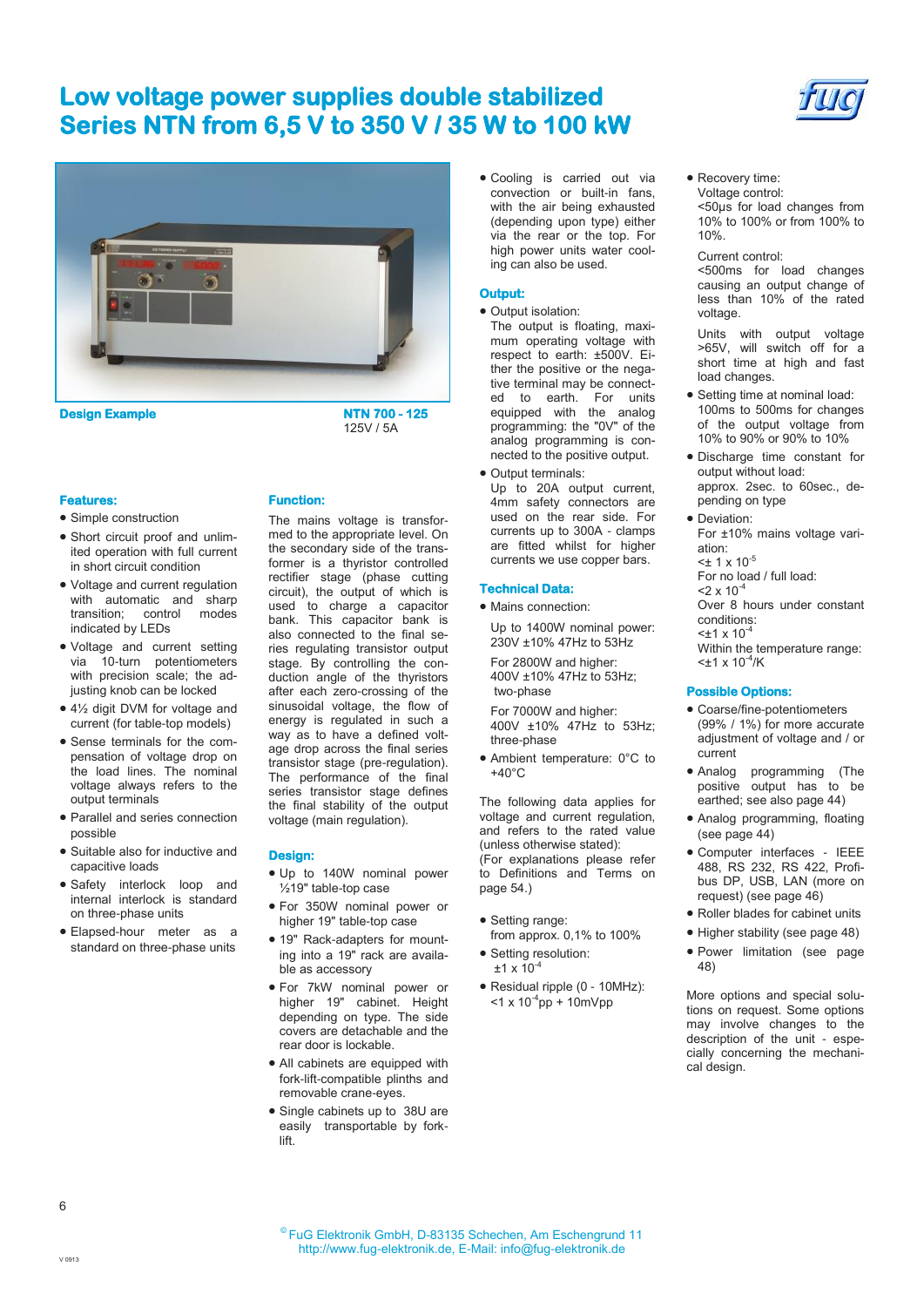

|                          | <b>Type</b>                    |          |            | Voltage                      |                | Current        | Width                            | Height                           | Depth            | Weight           |
|--------------------------|--------------------------------|----------|------------|------------------------------|----------------|----------------|----------------------------------|----------------------------------|------------------|------------------|
|                          |                                |          |            |                              |                |                |                                  |                                  |                  |                  |
| <b>NTN</b>               | 6,5<br>35 -                    |          | $0 -$      | $6,5$ V                      | $0 -$          | 5 A            | $\frac{1}{2}$ 19" / 222<br>mm    | 133<br>3 <sub>U</sub><br>mm      | 350 mm           | 5 kg             |
| <b>NTN</b>               | $140 -$<br>6,5                 |          | 0 -        | 6.5V                         | $0 -$          | 10A            | 222<br>$\frac{1}{2}$ 19" /<br>mm | 133<br>3 U /<br>mm               | 350 mm           | 8 kg             |
| <b>NTN</b>               | $350 - 6,5$                    |          | 0 -        | $6.5$ V                      | 0 -            | 30 A           | 19" / 443<br>mm                  | 3U/<br>133<br>mm                 | 450 mm           | 18 kg            |
| <b>NTN</b>               | $700 - 6,5$                    |          | 0 -        | 6.5V                         | $0 -$          | 60 A           | 19"/<br>443<br>mm                | 4 U /<br>177<br>mm               | 450 mm           | 30 kg            |
| <b>NTN</b>               | $1400 -$<br>6,5                |          | 0 -        | $6.5$ V                      | $0 -$          | 120 A          | 19"/<br>443<br>mm                | 7U/<br>310<br>mm                 | 550 mm           | 70 kg            |
| <b>NTN</b>               | $2800 -$<br>6,5                | 2)       | 0 -        | $6,5$ V                      | $0 -$          | 250 A          | 19"/<br>443<br>mm                | 9U/<br>399<br>mm                 | 650 mm           | 120 kg           |
| <b>NTN</b>               | $4200 -$<br>6,5                | 3)       | 0 -        | $6.5$ V                      | 0 -            | 400 A          | 19"/<br>600<br>mm                | 29 U / 1500<br>mm                | 600 mm           | 300 kg           |
| <b>NTN</b>               | $7000 - 6.5$                   | 3)       | 0 -        | 6.5V                         | 0 -            | 600 A          | 600<br>19"/<br>mm                | 38 U / 2000<br>mm                | 800 mm           | 360 kg           |
| <b>NTN</b>               | $10500 -$<br>6,5               | 3)       | 0 -        | $6.5$ V                      | 0 -            | 1000 A         | 19"/<br>600<br>mm                | 38 U / 2000<br>mm                | 800 mm           | 500 kg           |
| <b>NTN</b>               | $14000 - 6.5$                  | 3)       | 0 -        | $6,5$ V                      | 0 -            | 1500 A         | 600<br>19"/<br>mm                | 38 U / 2000<br>mm                | 800 mm           | 550 kg           |
| <b>NTN</b>               | $21000 -$<br>6,5               | 3)       | 0 -        | $6.5$ V                      | 0 -            | 2000 A         | 19" / 600<br>mm                  | 38 U / 2000<br>mm                | 800 mm           | 650 kg           |
| <b>NTN</b>               | $28000 - 6.5$                  | 3)       | 0 -        | 6.5V                         | 0 -            | 2500 A         | 2 x 19" / 1200<br>mm             | 38 U / 2000<br>mm                | 800 mm           | 1000 kg          |
| <b>NTN</b>               | $35000 - 6.5$                  | 3)       | $0 -$      | $6.5$ V                      | 0 -            | 3000 A         | 2 x 19" / 1200<br>mm             | 38 U / 2000<br>mm                | 800 mm           | 1300 kg          |
|                          |                                |          |            |                              |                |                |                                  |                                  |                  |                  |
| <b>NTN</b>               | $35 - 12,5$                    |          | 0 -        | 12,5 $V$                     | $0 -$          | 2.5A           | 1/219" / 222<br>mm               | 133<br>3 <sub>U</sub><br>mm      | 350 mm           | 5 kg             |
| <b>NTN</b>               | $140 - 12.5$                   |          | 0 -        | $12.5$ V                     | $0 -$          | 8 A            | $\frac{1}{2}$ 19" / 222<br>mm    | 3U/<br>133<br>mm                 | 350 mm           | 8 kg             |
| <b>NTN</b>               | $350 - 12,5$                   |          | 0 -        | $12.5 \text{ V}$             | 0 -            | 20 A           | 19" / 443<br>mm                  | 3 <sub>U</sub><br>133<br>mm      | 350 mm           | $17$ kg          |
| <b>NTN</b>               | $700 - 12.5$                   |          | 0 -        | $12.5$ V                     | 0 -            | 50 A           | 19" / 443<br>mm                  | 4 U /<br>177<br>mm               | 450 mm           | 29 kg            |
| <b>NTN</b>               | $1400 - 12,5$                  |          | 0 -        | $12.5 \text{ V}$             | 0 -            | 80 A           | 19" / 443<br>mm                  | 4 <sub>U</sub><br>177<br>mm      | 550 mm           | 50 kg            |
| <b>NTN</b>               | 2800 - 12,5                    | 2)       | 0 -        | $12.5 \text{ V}$             | $0 -$          | 150 A          | 19" / 443<br>mm                  | 7 U /<br>310<br>mm               | 650 mm           | 110 kg           |
| <b>NTN</b>               | 4200 - 12,5                    | (2)      | 0 -        | 12,5 $V$                     | $0 -$          | 250 A          | 19" / 443<br>mm                  | 9U/<br>399<br>mm                 | 650 mm           | 150 kg           |
| <b>NTN</b><br><b>NTN</b> | $7000 - 12,5$                  | 3)       | 0 -        | $12,5$ V<br>$12.5 \text{ V}$ | $0 -$<br>$0 -$ | 500 A<br>800 A | 19"/<br>600<br>mm<br>600<br>19"/ | 38 U / 2000<br>mm<br>38 U / 2000 | 800 mm<br>800 mm | 340 kg           |
| <b>NTN</b>               | $10500 - 12,5$<br>14000 - 12,5 | 3)<br>3) | 0 -<br>0 - | $12.5$ V                     | 0 -            | 1000 A         | mm<br>19"/<br>600<br>mm          | mm<br>38 U / 2000                | 800 mm           | 480 kg           |
| <b>NTN</b>               | 21000 - 12,5                   | 3)       | 0 -        | 12,5 $V$                     | $0 -$          | 1500 A         | 19"/<br>600<br>mm                | mm<br>38 U / 2000<br>mm          | 800 mm           | 520 kg<br>600 kg |
| <b>NTN</b>               | 28000 - 12,5                   | 3)       | 0 -        | $12,5$ V                     | 0 -            | 2000 A         | 19"/<br>600<br>mm                | 38 U / 2000<br>mm                | 800 mm           | 900 kg           |
| <b>NTN</b>               | $35000 - 12,5$                 | 3)       | 0 -        | 12,5 $V$                     | 0 -            | 2500 A         | 2 x 19" / 1200<br>mm             | 38 U / 2000<br>mm                | 800 mm           | 1300 kg          |
| <b>NTN</b>               | $50000 - 12,5$                 | 3)       | 0 -        | $12,5$ V                     | 0 -            | 4000 A         | 2 x 19" / 1200<br>mm             | 38 U / 2000<br>mm                | 800 mm           | 1500 kg          |
|                          |                                |          |            |                              |                |                |                                  |                                  |                  |                  |
| <b>NTN</b>               | $35 - 20$                      |          | 0 -        | 20 V                         | 0 -            | 1,5A           | 1/219" / 222<br>mm               | 133 mm<br>3 U /                  | 350 mm           | 5 kg             |
| <b>NTN</b>               | 140 - 20                       |          | $0 -$      | 20 V                         | $0 -$          | 6 A            | 1/219" / 222 mm                  | 3 U / 133 mm                     | 350 mm           | 8 kg             |
| <b>NTN</b>               | $350 - 20$                     |          | $0 -$      | 20 V                         | 0 -            | 15 A           | 19" / 443<br>mm                  | 133 mm<br>3 U /                  | 350 mm           | 17 kg            |
| <b>NTN</b>               | 700 - 20                       |          | $0 -$      | 20 V                         | $0 -$          | 30 A           | 19" / 443 mm                     | 4 U / 177 mm                     | 450 mm           | 26 kg            |
| <b>NTN</b>               | 1400 - 20                      |          | $0 -$      | 20 V                         | 0 -            | 60 A           | 19" / 443 mm                     | 4 U / 177 mm                     | 550 mm           | 50 kg            |
| <b>NTN</b>               | 2800 - 20                      | 2)       | $0 -$      | 20 V                         | $0 -$          | 120 A          | 19" / 443<br>mm                  | 310 mm<br>7 U /                  | 550 mm           | 80 kg            |
| <b>NTN</b>               | 4200 - 20                      | 2)       | $0 -$      | 20 V                         | 0 -            | 200 A          | 19" / 443<br>mm                  | 399 mm<br>9 U /                  | 550 mm           | 110 kg           |
| <b>NTN</b>               | 7000 - 20                      | 3)       | $0 -$      | 20 V                         | $0 -$          | 300 A          | 19" / 600<br>mm                  | 29 U / 1500 mm                   | 600 mm           | 300 kg           |
| <b>NTN</b>               | 10500 - 20                     | 3)       | $0 -$      | 20 V                         | 0 -            | 500 A          | 19" / 600 mm                     | 38 U / 2000 mm                   | 800 mm           | 440 kg           |
| <b>NTN</b>               | 14000 - 20                     | 3)       | $0 -$      | 20 V                         | $0 -$          | 600 A          | 19" / 600 mm                     | 38 U / 2000 mm                   | 800 mm           | 480 kg           |
| <b>NTN</b>               | 21000 - 20                     | 3)       | $0 -$      | 20 V                         | $0 -$          | 800 A          | 19" / 600<br>mm                  | 38 U / 2000 mm                   | 800 mm           | 580 kg           |
| <b>NTN</b>               | 28000 - 20                     | 3)       | $0 -$      | 20 V                         | $0 -$          | 1200 A         | 19" / 600<br>mm                  | 38 U / 2000 mm                   | 800 mm           | 800 kg           |
| <b>NTN</b>               | 35000 - 20                     | 3)       | $0 -$      | 20 V                         | $0 -$          | 1500 A         | 19" / 600 mm                     | 38 U / 2000 mm                   | 800 mm           | 1200 kg          |
| <b>NTN</b>               | $50000 - 20$                   | 3)       | $0 -$      | 20 V                         | $0 -$          | 2500 A         | 2 x 19"/1200 mm                  | 38 U / 2000 mm                   | 800 mm           | 1400 kg          |
| $\bigcap$ T.             |                                | نندم     |            |                              |                |                |                                  |                                  |                  |                  |

2) Two phase mains connection

3) Three phase mains connection

V 0913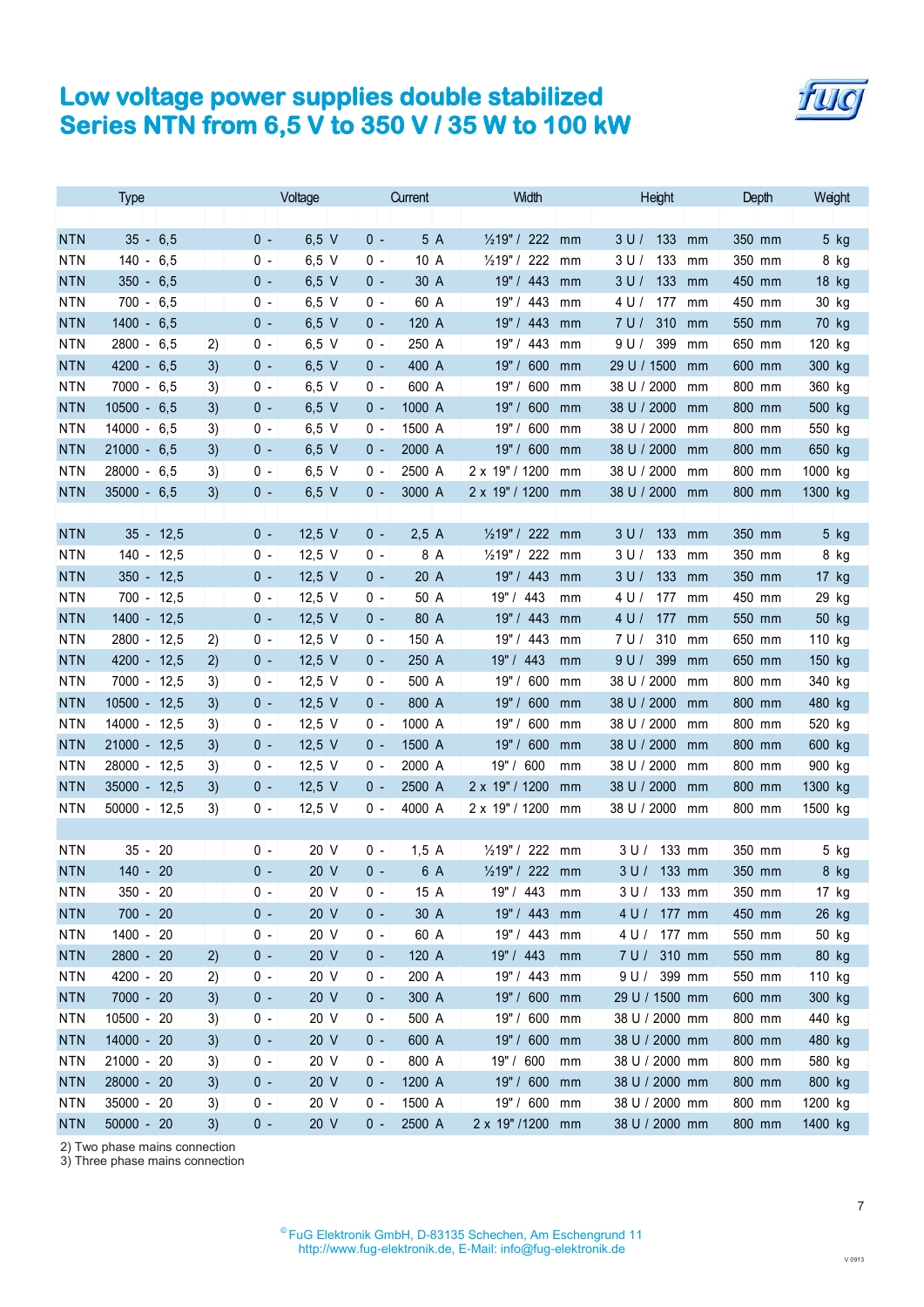

|            | <b>Type</b>     |    | Voltage |       | Current | Width  | Height                        | Depth             | Weight |         |
|------------|-----------------|----|---------|-------|---------|--------|-------------------------------|-------------------|--------|---------|
|            |                 |    |         |       |         |        |                               |                   |        |         |
| <b>NTN</b> | $35 -$<br>35    |    | $0 -$   | 35 V  | $0 -$   | 1A     | 1/ <sub>2</sub> 19" / 222 mm  | 3 U / 133 mm      | 350 mm | 5 kg    |
| <b>NTN</b> | $140 -$<br>35   |    | $0 -$   | 35 V  | 0 -     | 4 A    | 222 mm<br>$\frac{1}{2}$ 19" / | 3 U / 133 mm      | 350 mm | 8 kg    |
| <b>NTN</b> | $350 -$<br>35   |    | $0 -$   | 35 V  | $0 -$   | 10 A   | 19" / 443 mm                  | 3 U / 133 mm      | 350 mm | 17 kg   |
| <b>NTN</b> | 700 - 35        |    | $0 -$   | 35 V  | 0 -     | 20 A   | 19" / 443 mm                  | 4 U / 177 mm      | 350 mm | 27 kg   |
| <b>NTN</b> | 1400 - 35       |    | $0 -$   | 35 V  | $0 -$   | 40 A   | 19" / 443 mm                  | 4 U / 177 mm      | 550 mm | 47 kg   |
| <b>NTN</b> | 2800 -<br>35    | 2) | $0 -$   | 35 V  | 0 -     | 80 A   | 19" / 443 mm                  | 7 U / 310 mm      | 550 mm | 70 kg   |
| <b>NTN</b> | 4200 - 35       | 2) | $0 -$   | 35 V  | $0 -$   | 120 A  | 19" / 443 mm                  | 9 U / 399 mm      | 550 mm | 110 kg  |
| <b>NTN</b> | 7000 - 35       | 3) | $0 -$   | 35 V  | 0 -     | 200 A  | 19"/<br>600 mm                | 20 U / 1100 mm    | 600 mm | 280 kg  |
| <b>NTN</b> | 10500 - 35      | 3) | $0 -$   | 35 V  | $0 -$   | 300 A  | 19"/<br>600 mm                | 29 U / 1500 mm    | 600 mm | 420 kg  |
| <b>NTN</b> | 14000 -<br>35   | 3) | $0 -$   | 35 V  | 0 -     | 400 A  | 19"/<br>600 mm                | 38 U / 2000 mm    | 800 mm | 460 kg  |
| <b>NTN</b> | 21000 - 35      | 3) | $0 -$   | 35 V  | $0 -$   | 600 A  | 19" / 600 mm                  | 38 U / 2000 mm    | 800 mm | 530 kg  |
| <b>NTN</b> | 28000 - 35      | 3) | $0 -$   | 35 V  | 0 -     | 800 A  | 19" / 600 mm                  | 38 U / 2000 mm    | 800 mm | 750 kg  |
| <b>NTN</b> | 35000 - 35      | 3) | $0 -$   | 35 V  | $0 -$   | 1000 A | 19" / 600<br>mm               | 38 U / 2000 mm    | 800 mm | 950 kg  |
| <b>NTN</b> | 70000 - 35      | 3) | $0 -$   | 35 V  | $0 -$   | 2000 A | 2 x 19" / 1200 mm             | 38 U / 2000 mm    | 800 mm | 1500 kg |
|            |                 |    |         |       |         |        |                               |                   |        |         |
| <b>NTN</b> | $35 - 65$       |    | 0 -     | 65 V  | 0 -     | 500 mA | 1/219" / 222 mm               | 3 U / 133 mm      | 350 mm | 5 kg    |
| <b>NTN</b> | $140 -$<br>65   |    | $0 -$   | 65 V  | $0 -$   | 2A     | 1/219" / 222 mm               | 3 U / 133 mm      | 350 mm | 8 kg    |
| <b>NTN</b> | $350 - 65$      |    | $0 -$   | 65 V  | 0 -     | 5 A    | 19" / 443 mm                  | 3 U / 133 mm      | 350 mm | 15 kg   |
| <b>NTN</b> | $700 - 65$      |    | $0 -$   | 65 V  | $0 -$   | 10 A   | 19" / 443 mm                  | 4 U / 177 mm      | 350 mm | 24 kg   |
| <b>NTN</b> | 1400 - 65       |    | $0 -$   | 65 V  | 0 -     | 20 A   | 19" / 443 mm                  | 4 U / 177 mm      | 450 mm | 42 kg   |
| <b>NTN</b> | 2800 - 65       | 2) | $0 -$   | 65 V  | $0 -$   | 40 A   | 19" / 443 mm                  | 5 U / 221 mm      | 550 mm | 55 kg   |
| <b>NTN</b> | 4200 - 65       | 2) | $0 -$   | 65 V  | 0 -     | 60 A   | 19" / 443 mm                  | 9 U / 399 mm      | 550 mm | 110 kg  |
| <b>NTN</b> | 7000 - 65       | 3) | $0 -$   | 65 V  | $0 -$   | 100 A  | 19" / 600 mm                  | 20 U / 1100 mm    | 600 mm | 280 kg  |
| <b>NTN</b> | 10500 - 65      | 3) | 0 -     | 65 V  | 0 -     | 150 A  | 19"/<br>600 mm                | 29 U / 1500<br>mm | 600 mm | 390 kg  |
| <b>NTN</b> | 14000 - 65      | 3) | $0 -$   | 65 V  | $0 -$   | 200 A  | 19"/<br>600 mm                | 38 U / 2000 mm    | 800 mm | 440 kg  |
| <b>NTN</b> | 21000 - 65      | 3) | $0 -$   | 65 V  | 0 -     | 300 A  | 19"/<br>600 mm                | 38 U / 2000 mm    | 800 mm | 510 kg  |
| <b>NTN</b> | $28000 -$<br>65 | 3) | $0 -$   | 65 V  | $0 -$   | 400 A  | 19"/<br>600 mm                | 38 U / 2000 mm    | 800 mm | 720 kg  |
| <b>NTN</b> | 35000 - 65      | 3) | $0 -$   | 65 V  | $0 -$   | 500 A  | 19"/<br>600 mm                | 38 U / 2000<br>mm | 800 mm | 900 kg  |
| <b>NTN</b> | 70000 - 65      | 3) | $0 -$   | 65 V  | $0 -$   | 1000 A | 2 x 19" / 1200 mm             | 38 U / 2000 mm    | 800 mm | 1400 kg |
|            |                 |    |         |       |         |        |                               |                   |        |         |
| <b>NTN</b> | 700 - 125       |    | $0 -$   | 125 V | $0 -$   | 5 A    | 19" / 443 mm                  | 4 U / 177 mm      | 350 mm | 24 kg   |
| <b>NTN</b> | 1400 - 125      |    | $0 -$   | 125 V | $0 -$   | 10 A   | 19" / 443 mm                  | 4 U / 177 mm      | 450 mm | 42 kg   |
| <b>NTN</b> | 2800 - 125      | 2) | $0 -$   | 125 V | $0 -$   | 20 A   | 19" / 443 mm                  | 5 U / 221 mm      | 550 mm | 55 kg   |
| <b>NTN</b> | 4200 - 125      | 2) | $0 -$   | 125 V | 0 -     | 30 A   | 19" / 443 mm                  | 9 U / 399 mm      | 550 mm | 110 kg  |
| <b>NTN</b> | 7000 - 125      | 3) | $0 -$   | 125 V | $0 -$   | 50 A   | 19" / 600 mm                  | 20 U / 1100 mm    | 600 mm | 250 kg  |
| <b>NTN</b> | 10500 - 125     | 3) | $0 -$   | 125 V | 0 -     | 80 A   | 19" / 600 mm                  | 29 U / 1500 mm    | 600 mm | 300 kg  |
| <b>NTN</b> | 14000 - 125     | 3) | $0 -$   | 125 V | $0 -$   | 100 A  | 19" / 600 mm                  | 29 U / 1500 mm    | 600 mm | 400 kg  |
| <b>NTN</b> | 21000 - 125     | 3) | $0 -$   | 125 V | 0 -     | 150 A  | 19" / 600 mm                  | 38 U / 2000 mm    | 800 mm | 490 kg  |
| <b>NTN</b> | 28000 - 125     | 3) | $0 -$   | 125 V | $0 -$   | 200 A  | 19" / 600 mm                  | 38 U / 2000 mm    | 800 mm | 680 kg  |
| <b>NTN</b> | 35000 - 125     | 3) | $0 -$   | 125 V | 0 -     | 250 A  | 19" / 600 mm                  | 38 U / 2000 mm    | 800 mm | 850 kg  |
| <b>NTN</b> | $50000 - 125$   | 3) | $0 -$   | 125 V | $0 -$   | 400 A  | 19" / 600 mm                  | 38 U / 2000 mm    | 800 mm | 1200 kg |
| NTN        | 100000 - 125    | 3) | $0 -$   | 125 V | $0 -$   | 800 A  | 2 x 19" / 1200 mm             | 38 U / 2000 mm    | 800 mm | 1700 kg |
|            |                 |    |         |       |         |        |                               |                   |        |         |

2) Two phase mains connection

3) Three phase mains connection

8